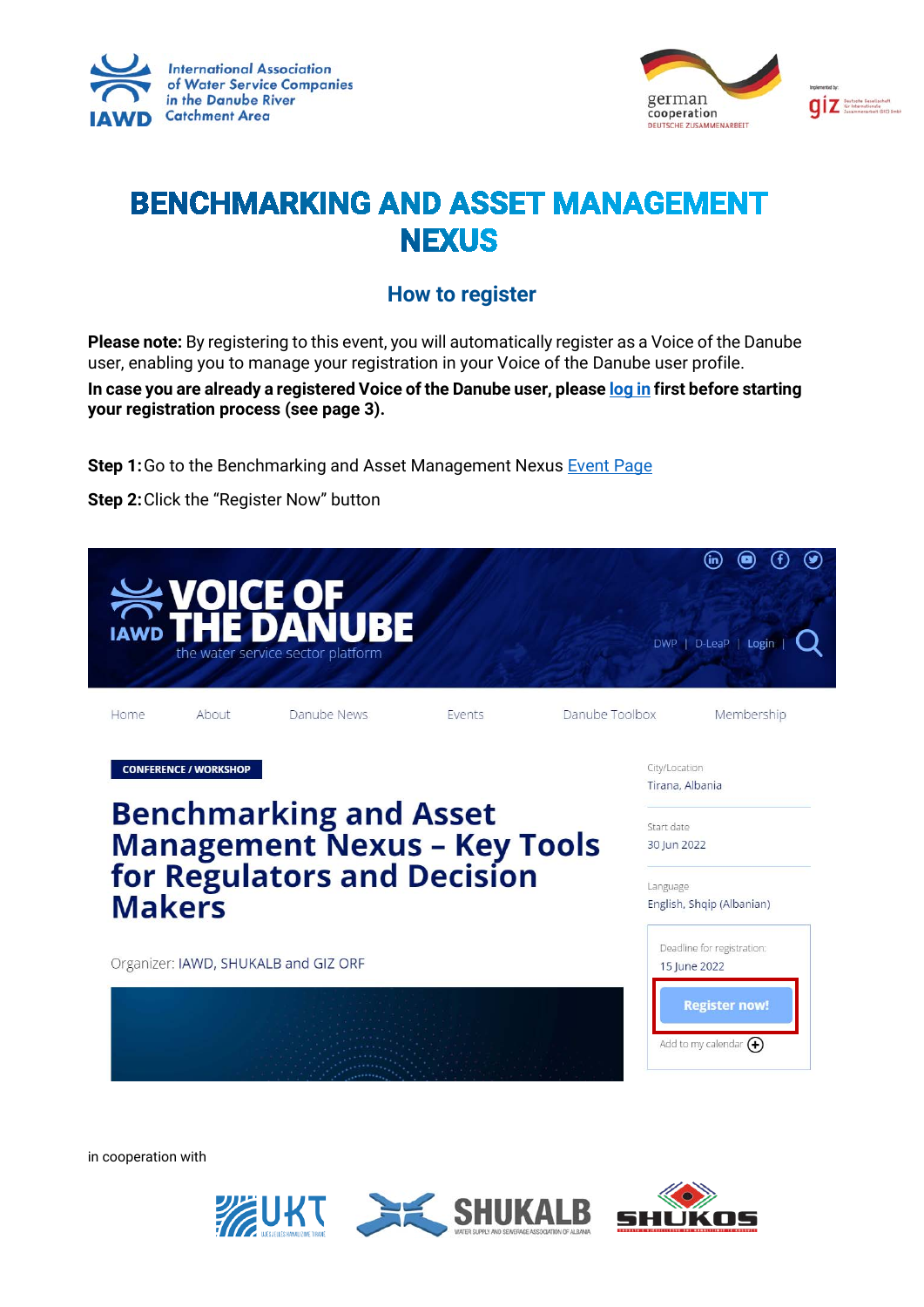**Step 3:**In case you are not yet a Voice of the Danube user, please (i) fill out and submit the registration form, and (ii) check your inbox and activate your account.

| Please note: By registering to this event you will automatically register as Voice of the Danube user, in order to manage your<br>registration in your Voice of the Danube user profile. After completing this form you will receive an email with a confirmation<br>link to activate your account. After activating your account you still need to register for the event itself!<br>In case you are already a registered Voice of the Danube user, please log in first before starting your registration process.<br><b>Conference / Workshop</b><br><b>Benchmarking and Asset Management Nexus - Key Tools for</b><br><b>Regulators and Decision Makers</b><br>30 Jun 2022 / Tirana, Albania<br>First name * | Clos |
|-----------------------------------------------------------------------------------------------------------------------------------------------------------------------------------------------------------------------------------------------------------------------------------------------------------------------------------------------------------------------------------------------------------------------------------------------------------------------------------------------------------------------------------------------------------------------------------------------------------------------------------------------------------------------------------------------------------------|------|
|                                                                                                                                                                                                                                                                                                                                                                                                                                                                                                                                                                                                                                                                                                                 |      |
|                                                                                                                                                                                                                                                                                                                                                                                                                                                                                                                                                                                                                                                                                                                 |      |
|                                                                                                                                                                                                                                                                                                                                                                                                                                                                                                                                                                                                                                                                                                                 |      |
|                                                                                                                                                                                                                                                                                                                                                                                                                                                                                                                                                                                                                                                                                                                 |      |
|                                                                                                                                                                                                                                                                                                                                                                                                                                                                                                                                                                                                                                                                                                                 |      |
|                                                                                                                                                                                                                                                                                                                                                                                                                                                                                                                                                                                                                                                                                                                 |      |
|                                                                                                                                                                                                                                                                                                                                                                                                                                                                                                                                                                                                                                                                                                                 |      |
|                                                                                                                                                                                                                                                                                                                                                                                                                                                                                                                                                                                                                                                                                                                 |      |
|                                                                                                                                                                                                                                                                                                                                                                                                                                                                                                                                                                                                                                                                                                                 |      |
|                                                                                                                                                                                                                                                                                                                                                                                                                                                                                                                                                                                                                                                                                                                 |      |
|                                                                                                                                                                                                                                                                                                                                                                                                                                                                                                                                                                                                                                                                                                                 |      |
| Last name *                                                                                                                                                                                                                                                                                                                                                                                                                                                                                                                                                                                                                                                                                                     |      |

**Step 4:** As soon as you have activated your Voice of the Danube account, by clicking the "Confirm" button in the email, you will be redirected to the Event Registration page with your data automatically filled in the Event Registration form.

**Step 5:** Please submit your Event Registration by clicking the button "Submit". If successful, you will be guided to the Successful Registration page. In addition, you will also receive a confirmation email. You can also find your Application form in your Voice of the Danube user profile.